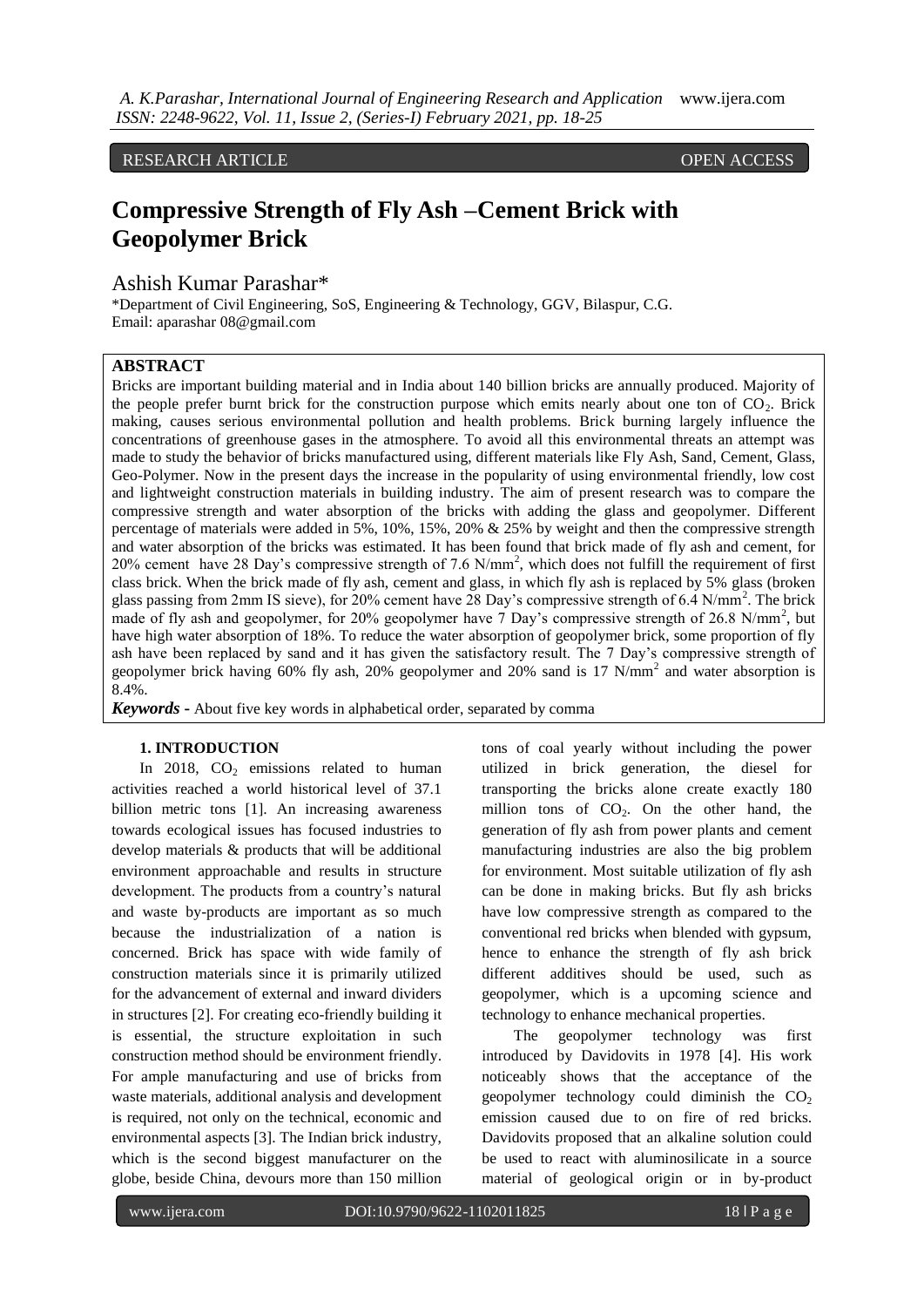materials such as fly ash to make a binder [4]. Normally, good quality high-strength geopolymers can be made from class F fly ash [4]. Alkaline activate solution is important for dissolving of Si and Al atoms to form geopolymer precursors and finally alumino-silicate material. The most commonly used alkaline activators are NaOH and KOH [4]. Attempts were made in the present work to utilize the fly ash to produce high compressive strength bricks. Brick burning largely influence the concentration of greenhouse gases in atmosphere. This causes serious air pollution and also employees in brick industries are prone to respiratory diseases such as silicosis, pneumonocosis and musculoskeletal disorders [5]. Brick making consumes larger amount of clay which leads to top soil removal and land degradation [6]. Large areas of lands are destroyed every year especially in developing countries due to collection of soil from depth of about 1 to 2 m from agricultural land. India generated 145,000 MW of power in 2008. The 63% power was generated from coal-based thermal power plants. During the power generation, approximately 150 million tonnes of pulverized ash was generated. This is the major source of generation of vast amounts of pulverized coal ash. As the power requirement goes up in coming years and more power plants are built, the amount of PCA (Pulverized Coal Ash) generated will increase and create more problems for safe disposal. It is estimated that by 2012, India will generate around 175 million tonnes of PCA every year.

# **2. ITERATURE REVIEW**

Silverstrim et. al.(1997), The ratio of total activation chemical to fly ash has a significant effect on both ultimate strength and strength development. The basic trend is that the higher the ratio, higher the resulting strength of the paste. For economical reasons, the ratio should be kept below 20%. The molar ratio SiO2/Na2O of water-glass has critical effect on both ultimate strength and strength development [7].

Xie Zhaohui and Xi Yunging (2001), found that when the water-glass has a modulus of 1.64, the gelatinous compound Na2O–Al2O3–SiO2 together with another hydrolysis product, i.e. silica gel, serve as the binder that hardens the fly ash mixture and results in the high strength [8].

DOI: 10.9790/9622-1102011825

Weng et. al. (2003), developed bricks from dried sludge collected from an industrial wastewater treatment plant. The bricks incorporated with sludge conformed to the Chinese National Standards for building bricks [9].

Yoshizawa et. al. (2004), Globally the estimated quantity of waste generation was 12 billion tonnes in the year 2002, of which 11 billion tonnes were industrial wastes and 1.6 billion tonnes were municipal solid wastes (MSW). About 19 billion tonnes of solid wastes are expected to be generated annually by the year 2025 [10].

Hanifi et al. (2005), presented an earthquakeresistant material with high compressive strength. He elaborated the compressive strength of fibre reinforced mud bricks made out of clay, cement, basaltic pumice, lime and gypsum using plastic fibre, straw, polystyrene fabric as fibrous ingredients, each at a time. It was demonstrated that the fibre reinforced mud brick fulfil the compressive strength requirement of Turkish codes, whereby reducing the weight and material handling cost for housing. Furthermore, it can store more elastic energy compare to the other types of mud brick which renders it more resistant to earthquake [11].

Vorrada et al. (2009), recycled wasted glasses from structural glass walls into clay mixtures. The compressive strength of bricks was as high as (26– 41) MPa and water absorption as low as (2–3) % were achieved for bricks containing (15–30) % by weight of glass content and fired at 1100°C. When the glass waste content was 45 % by weight, apparent porosity and water absorption was rapidly increased [12].

Martínez et al. (2012), replaced clay in a ceramic body with different proportions of sludge. Results for mechanical properties as water absorption, compressive strength and water suction showed that the bricks incorporated 5% of sludge showed good mechanical properties [13].

Badr et al. (2012), investigated the complete substitution of clay brick by sludge mixed with rice husk ash (RHA) and silica fumes. Bricks were fired at 1000°C. Bricks contained 25% SF and 50% sludge showed superior mechanical properties as compared with conventional bricks and with those available in the Egyptian code [14].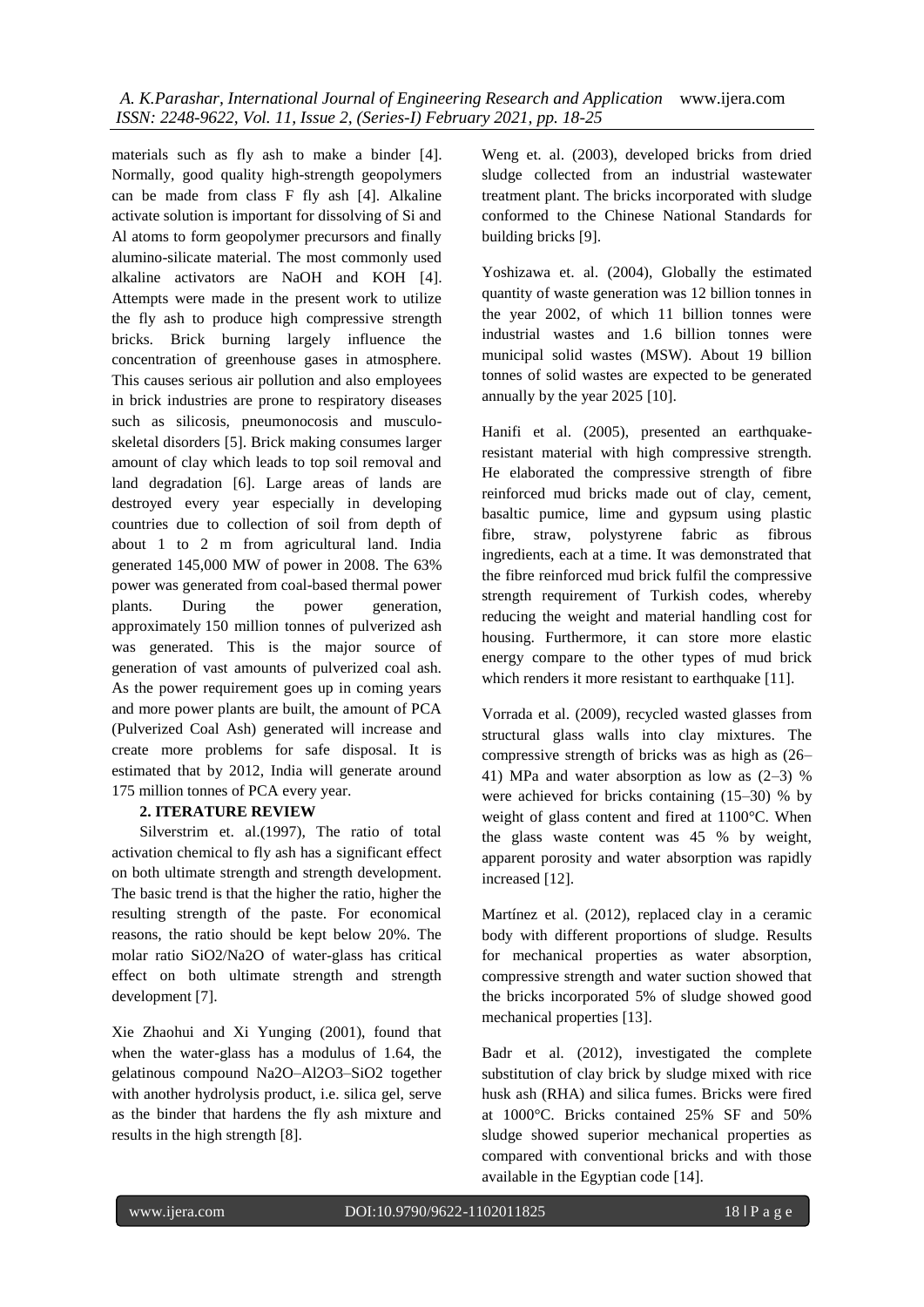Vilamova and Piecha (2016) have carried out based on analysis of the possibilities to reduce the total price of material costs for the production of  $1m<sup>3</sup>$  of concrete, with possible using in the industry. The main method for economic evaluation of using geopolymer is the classical cost calculation. The results of the analysis show possible reducing of cost, which is possible through replacement of cement by fly ash more than 18 % of the material [15].

Youssef et. al. (2019), have studied, the potential for reuse of waste brick (WB) by alkaline activation in a new geopolymer brick was examined. The efect of the incorporation of ground granulate blast furnace slag (GGBFS), the molarity of sodium hydroxide (NaOH) and the silicate to sodium hydroxide ratio (Na2SiO3/NaOH) on the mechanical properties of the fnal product was investigated. The manufacturing of geopolymer bricks was carried out by mixing WBs, GGBFS, sand with a solution of hydroxide and sodium silicate. The samples were prepared according to diferent formulations. The optimal compressive strength obtained is 89.91 MPa, for a GGBFS/WB ratio of 80/20, an 8 M molarity of NaOH and a silicate/hydroxide ratio of 2/1. This study shows an efective feasibility for the recovery and recycling of industrial waste into a valuable product for the construction sector [16].

# **3. MATERIAL AND ITS ENGINEERING PROPERTY 3.1 Fly Ash**

The dry fly ash used for present research was supplied by NTPC Sipat located in Bilaspur (CG) by Ma Durga Brick Industry. The alkaline activators that have been used for activating fly ash include Portland cement, lime, NaOH, NaCO3, and waterglass (sodium silicate solution). The effect of activation strongly depends on the physical– chemical nature of the fly ash and the type of activator. The laboratory grade sodium hydroxide in flake form (97% purity) and sodium silicate (50.72% solids) solutions were used as alkaline activators [17]. The ratio of total activation chemicals to fly ash, the molar ratio of silica dioxide to sodium oxide (SiO2/Na2O, also known as the modulus of waterglass) is the control parameter particularly important for paste and it has critical effect on both strength development and ultimate strength. On the basis of literature data when the water-glass has a modulus of

1.64, the gelatinous compound Na2O–Al2O3–SiO2 together with another hydrolysis product, i.e., silica gel, serve as the binder that hardens the fly ash mixture and results in the high strength, hence the modulus of water glass for this work is kept constant at 1.64.

Locally available river sand was used as filler material. The sand is sieved using IS sieves of sizes 2 mm, 1 mm, 500 micron, and 90 micron. These size fractions are combined in equal proportion to maintain grading complying with standard sand as per IS 650:1991[18].

# **3.2 Preparation of Sodium Hydroxide Solution**

 Sodium based solutions were chosen because they are cheaper than Potassium based solutions. Generally sodium hydroxide and sodium silicate are readily available in market in the form of pellets and gel [18]. Analytical grade sodium hydroxide was used in pallet form to get solution of concentration 14M. 14M sodium hydroxide solution consists of 14  $\times$  40 = 560 grams of NaOH solids per litre of solution.



Figure 1 NaOH Pellets

Sodium hydroxide solution was prepared two days prior to the casting of bricks so as to cool down the solution up to room temperature. It is also found that too much alkali in the composition will adversely affect the strength. So there should be an optimum alkali content for providing maximum mechanical property.

# **3.3 Preparation of Geopolymer Brick Mixes**

 The primary objectives of the present study is: To find out the optimum mix design for making brick so as to achieve the maximum compressive strength. Investigating the compressive strength, water absorption, dimensional tolerance and

DOI: 10.9790/9622-1102011825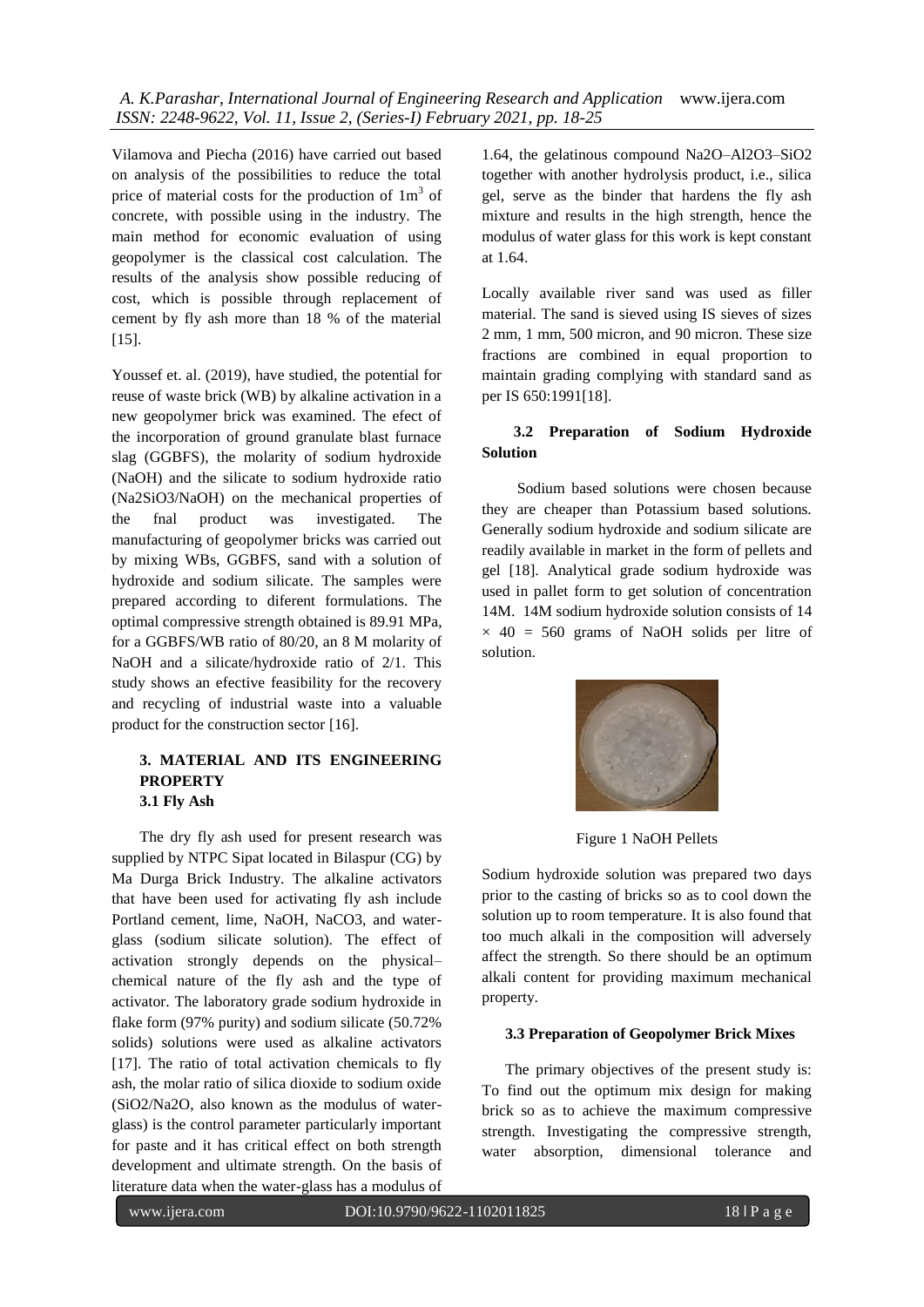chemical resistance of fly ash brick based on the following: Effect of different additives as a binder.



Figure 2 Fly Ash



Figure 3 Alkali Activator



Figure 4 Mix of Fly Ash and Alkali Activator Glass

Waste glass from demolished structure is used. It is crushed and broken into small pieces, and allowed to pass through 2mm IS sieve is used as a replacement of cement. On the basis of different hit and trial it has been found that addition of glass beyond 5% produces the harsh mix and renders poor bonding.



Figure 5 Fly Ash and Cement

DOI: 10.9790/9622-1102011825



Figure 6 Glass passing 2mm IS Sieve

## **3.4 Screw Jack Machine**

 Screw jack machine based on the principal of reciprocating compressor, comprising of vertical threaded shaft reciprocating into the rectangular mould thus rendering the compressive force to fill material (Figure 7 shows the setup of Screw Jack Machine). The mould used is of the dimension to cast a brick of standard dimension of 19cm×9cm×9cm. The machine is also fitted with a pressure measuring device "Electronic weighing scale, Model-EPS-8199" (as shown in Fig 3.8 &3.9) having high precision strain gauge sensors system and capacity of 180Kg/396lb. A constant force of 165Kg is used to achieve a uniform compaction of all the bricks. A compressive force is kept constant to avoid the effect of varying compaction, since the main objective of the project is to investigate the effect of amount of binding material on ultimate compressive strength and to determine the optimum amount of alkali activator to be used as a binding material.



Figure 7 Brick Making Machine [Screw Jack ]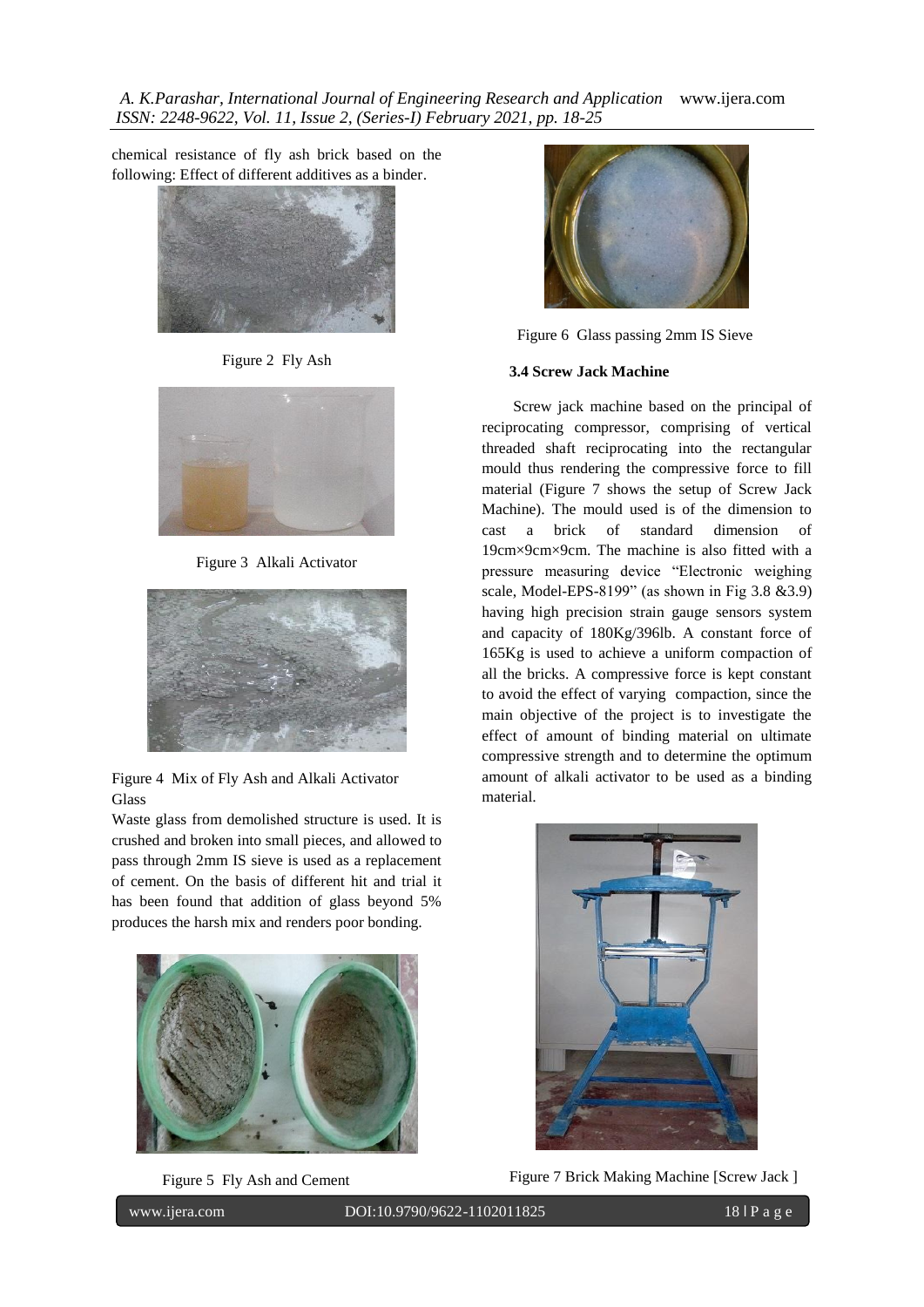

Figure 8 Electronic Weighing Scale



Figure 9 Uniform Pressure Applied on Brick

# **4. COMPRESSIVE STRENGTH AND OTHER TESTS**

## **4.1 Compression Testing Machine (CTM)**

The Screw Jack Machine was used to cast the brick and Compression Testing Machine was used to determine the compressive strength of brick. The prepared bricks of FA + Cement, FA + Glass have been curried for 3 Day's, 7 Day's and 28 Day's.



Figure 9 Brick Sample

Compressive strength tests are performed on a CTM machine using 19cm×9cm×9cm samples (see Fig 10). Three samples for each proportion are tested, with the average strength values reported in this test. The loading rate on the brick is 0.1 mm/min. This section provides the illustration of the estimation of

DOI: 10.9790/9622-1102011825

3 Day's, 7 Day's and 28 Day's compressive strength of (a) Fly ash brick having cement as a binder, (b) Fly ash brick having cement as a binder and broken glass (passing from 2mm IS sieve) as a additive and (c) Geo-Polymer brick. The compressive strength was estimated following the procedure as stated in IS 3495 (Part 1 Determination of Compressive Strength). Results have been represented pictorially.

| Table 1 Compressive Strength of Fly Ash -Cement |  |
|-------------------------------------------------|--|
| <b>Bricks</b>                                   |  |

| S.<br>No.      | FA<br>(%) | <b>Cement</b><br>(%) | w/c<br>$\frac{9}{6}$ | 3 Day's<br><b>Strength</b><br>$N/mm^2$ | 7 Day's<br><b>Strength</b><br>N/mm <sup>2</sup> | 28 Day's<br><b>Strength</b><br>N/mm <sup>2</sup> |
|----------------|-----------|----------------------|----------------------|----------------------------------------|-------------------------------------------------|--------------------------------------------------|
| 1              | 90        | 10                   | 0.2                  | 1.8                                    | 3                                               | 4.1                                              |
| $\overline{2}$ | 85        | 15                   | 0.2                  | 2.3                                    | 3.7                                             | 5.4                                              |
| 3              | 80        | 20                   | 0.2                  | 2.6                                    | 5.7                                             | 7.6                                              |
| $\overline{4}$ | 75        | 25                   | 0.2                  | 3.5                                    | 6.8                                             | 9.5                                              |



Figure 11 Compressive Strength Fly Ash -Cement Bricks

Table 2 Compressive Strength of Fly Ash –Cement – Glass Bricks

| S.<br>N <sub>0</sub> | FA<br>(%) | Cement Glass w/c<br>(%) | (9/0) | (%) | 3 Day's<br><b>Strength</b><br>$N/mm^2$ | $7$ Day's<br><b>Strength</b><br>N/mm <sup>2</sup> | 28 Day's<br>Strength<br>N/mm <sup>2</sup> |
|----------------------|-----------|-------------------------|-------|-----|----------------------------------------|---------------------------------------------------|-------------------------------------------|
|                      | 85        | 10                      | 5     | 0.2 | 1.2                                    | 2.4                                               | 3.5                                       |
| $\overline{c}$       | 80        | 15                      | 5     | 0.2 | 1.8                                    | 3.2                                               | 4.2                                       |
| 3                    | 75        | 20                      | 5     | 0.2 | 2                                      | 4.9                                               | 6.4                                       |
| 4                    | 70        | 25                      | 5     | 0.2 | 3                                      | 6.3                                               | 7.4                                       |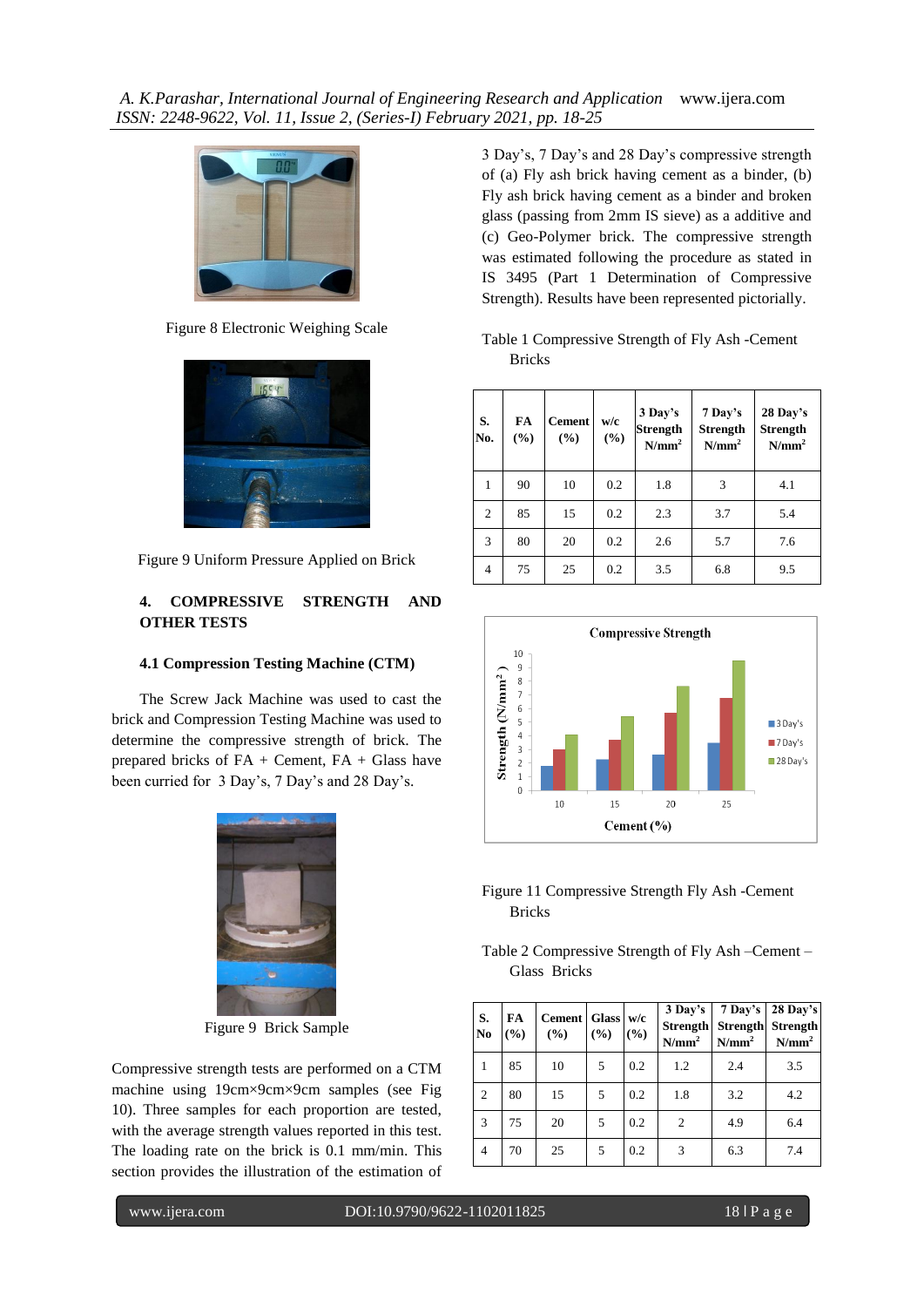

Figure 12 Compressive Strength of Fly Ash – Cement–Glass Bricks

|                   |  | Table 3 Compressive Strength of Fly Ash - |  |  |  |
|-------------------|--|-------------------------------------------|--|--|--|
| Geopolymer Bricks |  |                                           |  |  |  |

| S.<br>N <sub>0</sub> | FA<br>(%) | Geopolymer<br>(%) | H2O<br>/(Total Solids)<br>w/w ratio | 7 Day's<br><b>Strength</b><br>N/mm2 |
|----------------------|-----------|-------------------|-------------------------------------|-------------------------------------|
|                      | 95        | 5                 | 0.2                                 | 5.5                                 |
| $\overline{c}$       | 90        | 10                | 0.2                                 | 12.5                                |
| 3                    | 85        | 15                | 0.2                                 | 25.2                                |
| 4                    | 80        | 20                | 0.2                                 | 26.8                                |
| 5                    | 75        | 25                | 0.2                                 | 29.8                                |



# Figure 13 Compressive Strength of Fly Ash *–* Geopolymer Bricks

The strength of geo-polymeric brick increases rapidly from 5.5  $N/mm^2$  at an addition of 5% geopolymer to  $12.5N/mm^2$  at an addition of 10% geopolymer, it further increases to  $25N/mm^2$  at an addition of 15% geopolymer, but then there is very gradual increase in strength i.e., at 20% geopolymer

DOI: 10.9790/9622-1102011825

only  $26.8N/mm<sup>2</sup>$  of strength is obtained. Further at 25% addition of geopolymer compressive strength obtained is  $29.8N/mm^2$ , hence it can be concluded that cement as a binder and glass as an additive. Fig 11 shows comparison of compressive strength of fly ash bricks having only cement as a binder, cement as a binder and glass as a additive and geo-polymer brick. From figure 13 it is clear that the 20% addition of an geopolymer is an optimum quantity from strength point of view [19].

#### **4.2 Water Absorption**

 The Figure 14 shows the comparison of water absorption of bricks having Fly Ash-Cement, Fly Ash-Cement- Glass and Fly Ash –Geopolymer Bricks. The brick having only cement as a binder has minimum water absorption as compared to the other combinations but still it's water absorption is quite high as compared to the water absorption limits of first class brick (12-15%). However, the geopolymer brick impart the high compressive strength but it also has high water absorption 10% & 15%, hence an attempt has been made to reduce the water absorption of geo-polymer brick by using sand.



Figure 14 Water Absorption

#### **4.3 Dimensional Tolerances**

Measurement of the dimension of brick was done based on the procedures provided in IS 12894:2002. The mean measurement for individual length was 190 mm. The individual measurement of width and height was also in the limits of IS 12894: 2002, which showed the value of 90 mm  $\times$  90 mm.

## **4.4 Visual Inspection**

In this test bricks are closely inspected for its shape. The bricks of good quality should be uniform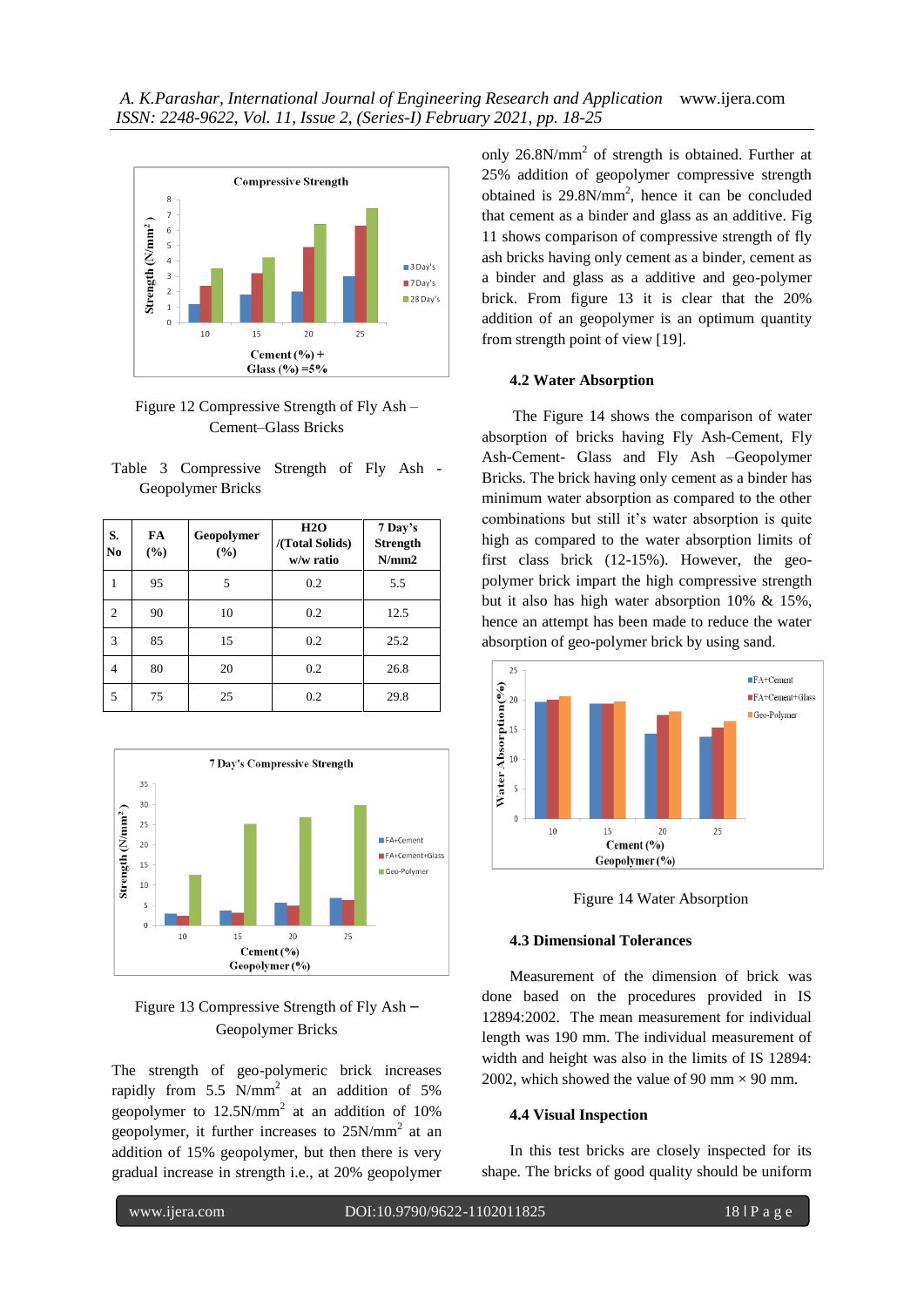in shape and should have truly rectangular shape with sharp edges.



Figure 15 Visual Inspection

## **4.5 Hardness**

#### Nail Scratch Test

In this test, a scratch is made on brick surface with the help of a finger nail.



Figure 16 Hardness Test

## **4.6 Drop Down Test**

 When dropped down from a height of one metre on firm surface such as plain cement concrete or another brick resting on ground it should not break.



Figure 17 One Meter Fall Test

DOI: 10.9790/9622-1102011825



Figure 18 Top View after Fall





## **4.7 Structural Test**

A brick is broken and its structure is examined. It should be homogeneous, compact and free from any defects such as holes, lumps etc.



Figure 20Broken Structure of Brick

## **5. Conclusions**

Replacement of fly ash with glass has not given satisfactory result, having low compressive strength of 7.4 N/mm<sup>2</sup> after 28 day's curing and high water absorption of 15.3%, with cement content of 25%. Geopolymer brick with 20% geopolymer has significant high compressive strength of  $26.8 \text{ N/mm}^2$ but have high water absorption of 18%. Fly ash brick having 20% geopolymer and 20% of sand as a replacement of fly ash gives the best result, having compressive strength of  $17N/mm^2$  and water absorption of 8.4%. Geopolymer bricks have high compressive strength compared to normal bricks. Geopolymer bricks have uniform in shape – hence no plastering is required if used for compound wall or godowns. In geopolymer brick less mortar is required in construction, because all bricks are machine made and even in shape. Due to perfect size savings in cement mortar for making the walls and